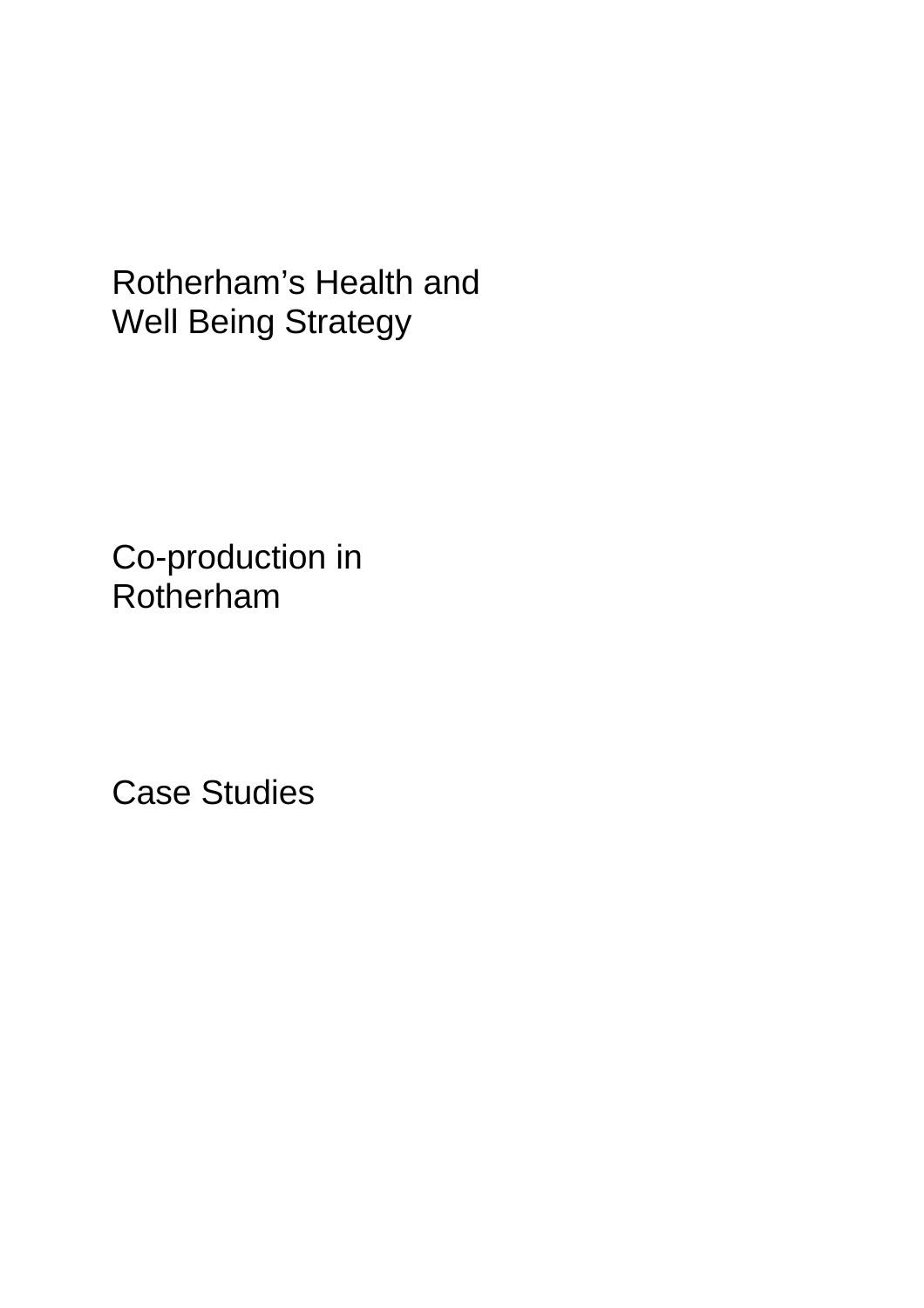Case Study

Rotherham Charter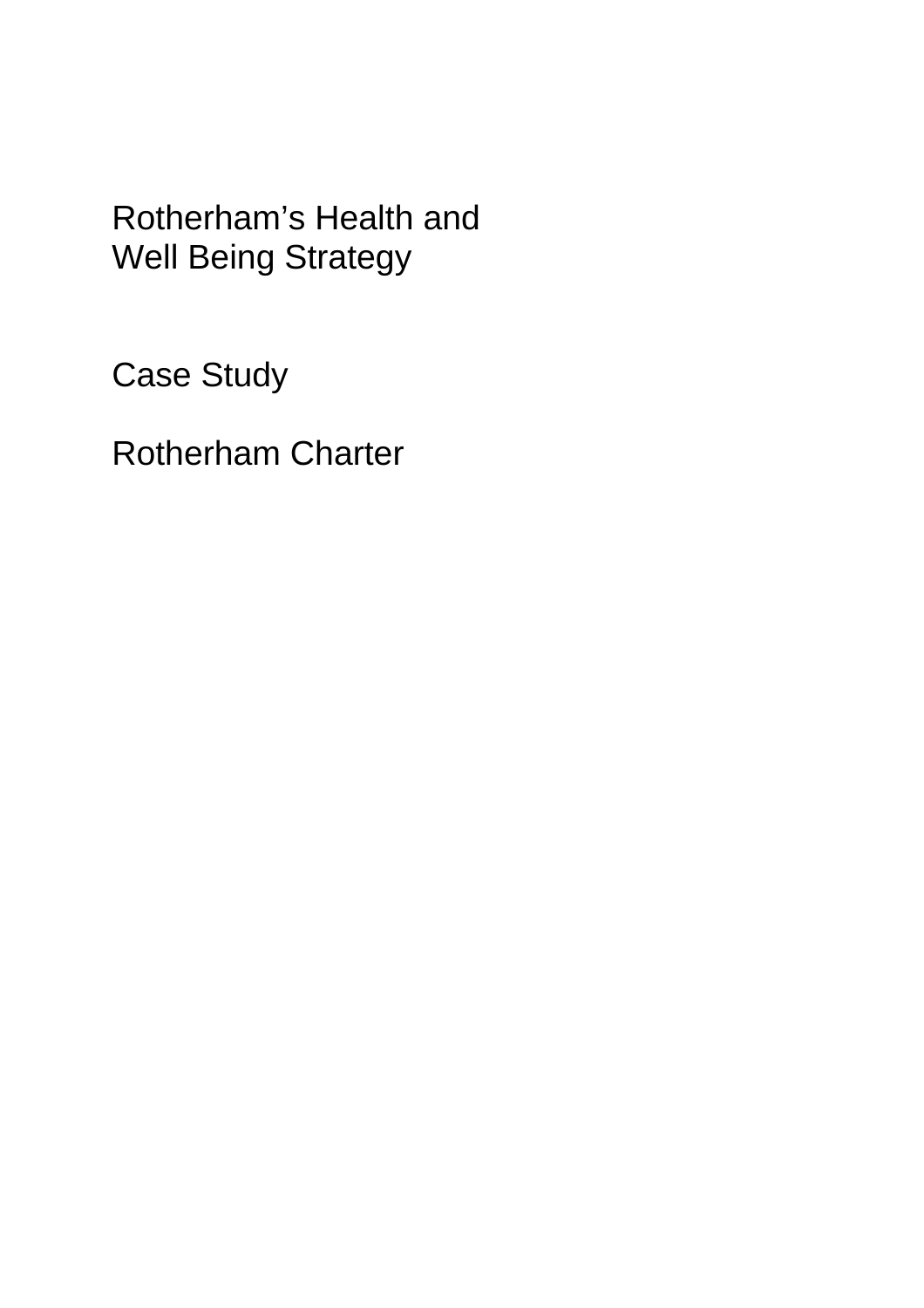

Genuine Partnership with Parents, Carers, Children and Young People, Adults and Families

### **The Rotherham Charter: A Case Study of Living, Promoting and Quality Assuring Co-Production**

It was May 23<sup>rd</sup> 2011. The room was warm with goodwill, excitement and expectation. There was a colourful mixture of people chatting and smiling. Parents and carers, school and LA service staff, front-line to directorate, people from voluntary groups. The Deputy Mayor, two university academics. No dissention or complaint. Bathed in mellow sunlight, an air of friendly and equal partnership was welcomed, enjoyed and savoured by all.

This was the launch day of our Rotherham Charter, a model for coproductive working that was born, nurtured and has since thrived as a result of energetic and determined collaboration between Rotherham parents, LA and voluntary services, schools and young people.

The Charter emerged from powerful stories about their experiences entrusted to a small group of LA researchers by children with additional needs and their parents. It became quickly evident that the wellbeing of a child makes a huge impact upon the wellbeing of a parent or carer, and vice versa, but it is very small changes in practice that can make a big difference. The research coincided with the publication of Brian Lamb's Inquiry into parental confidence and at a SENCO conference in 2010, facilitated by the then recently formed Rotherham Parent Carers Forum on this theme, there was a meeting of minds. The researchers began to work in partnership with Forum parents to explore how to bring about these changes in key organisations that affect their experience and that of their child, beginning with schools. A successful bid to the DfE to develop an innovative project to improve parental confidence in SEN systems was made and the Rotherham Charter was born.

What followed was co-production in its purest sense, although none of us





1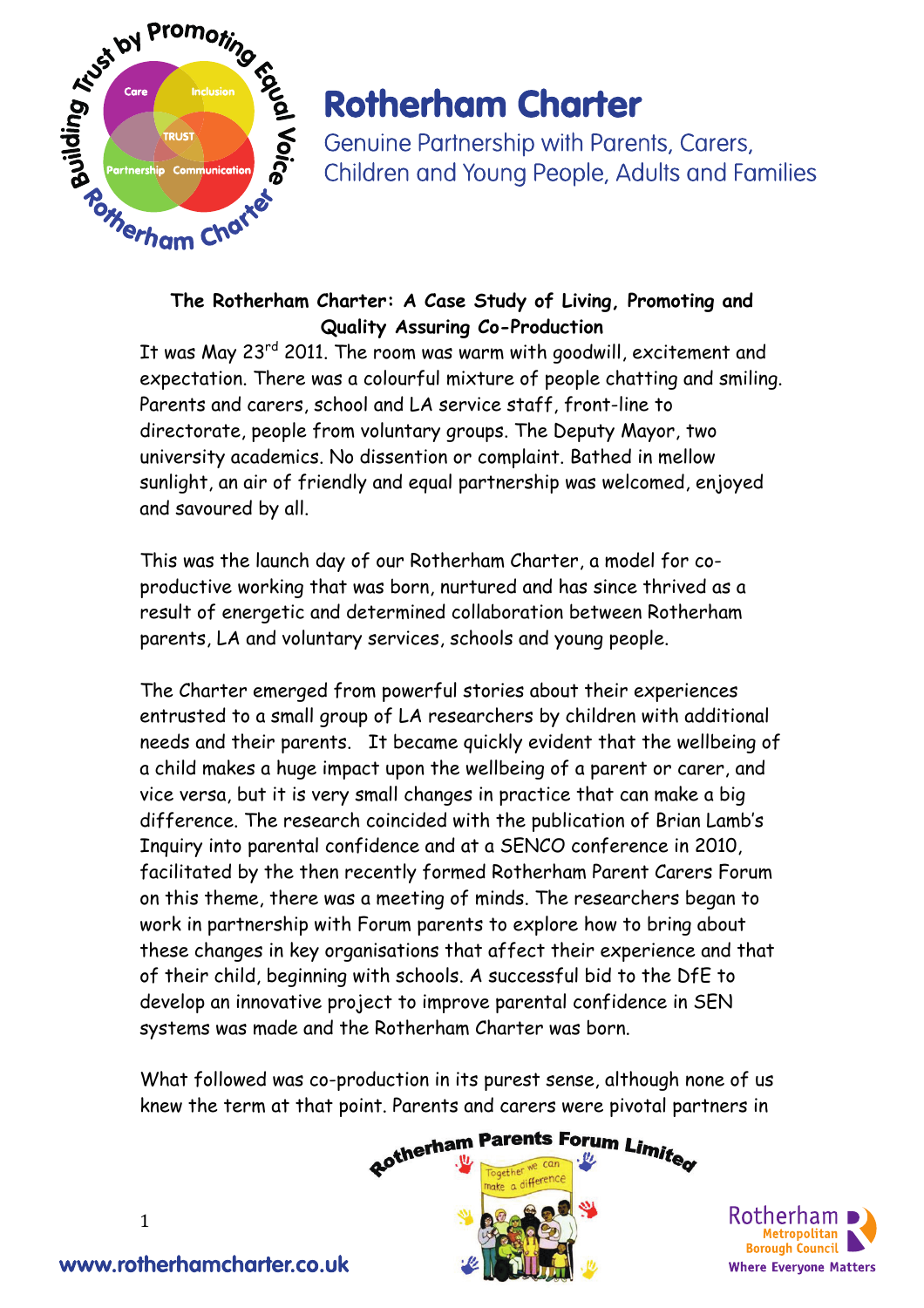

Genuine Partnership with Parents, Carers, Children and Young People, Adults and Families

teachers, LA, Health, and other services listened to their stories and worked alongside them, thirsty to know how they could improve things.

The four Charter principles arose through this early work, to which as part of Rotherham's Local offer schools and services are now being asked to commit. Parents/carers and children/young people in whatever educational, care or health context they find themselves want to feel confident they will receive **welcome and care**, be viewed as **equal partners** in decision-making, feel **valued and included** and experience **good communication**. Underpinning each of the principles is **'trust'**, identified as the defining element.

However, a strong message made clear by these initial discussions was that a set of principles alone do not bring system change. Mechanisms need to be put in place to support organisations to work in this way and to enable some form of quality assurance in which parents/carers and children/young people can place their trust.

Support packages for schools, self-evaluation and accreditation processes were developed. Currently, in the light of the Local offer, further joint work is being completed to ensure the processes are appropriate for services. It was also perceived to be essential that Charter mechanisms and processes themselves must be appreciative; living and breathing the Charter principles. Charter Management and Implementation Teams have grown up ensuring that parent, school and service representatives have equal leadership, voice and responsibility. All packages have been coconstructed and are co-delivered. Feedback from schools and services so far involved has informed us that this is what makes the Charter process so powerful, and so unique.

When the term co-production became a buzz word we realised that this is how we had been working and what we have been promoting and



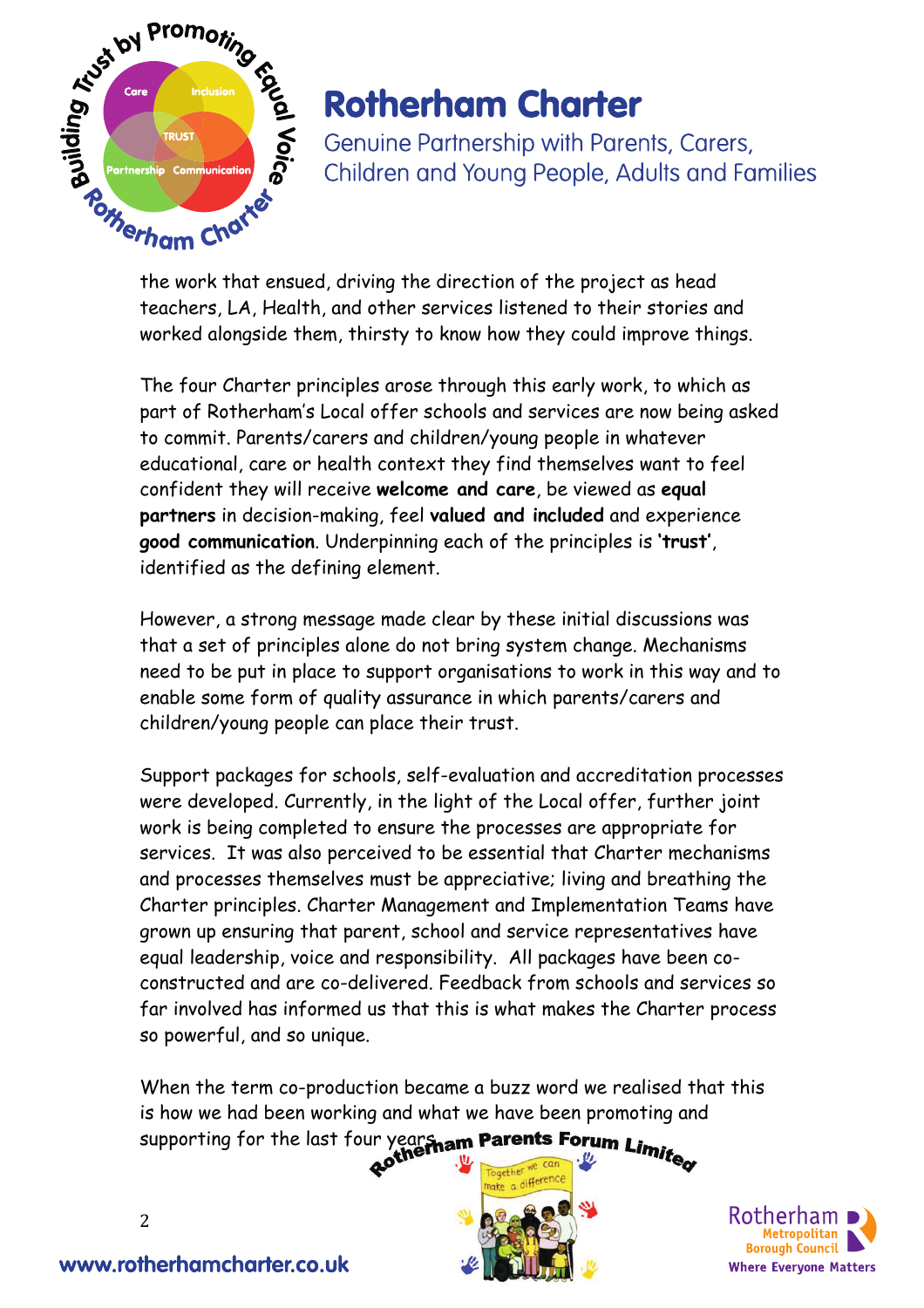

Genuine Partnership with Parents, Carers, Children and Young People, Adults and Families

### Comments about the reality and benefits of co-production

Co-production has not been a straightforward or easy journey. It can be messy. No decision is taken by a service or parent representative without mutual discussion. There is an acceptance that we each have different strengths and needs and ways of communicating with each other to which we have to be sensitive and accommodate. Texts, a chat, e-mail, whatever works for that person. We work hard to make meetings friendly, open and light and ensure everybody has choices and feels comfortable with and confident about their roles. We have different pressures; it is vital to acknowledge and support each other in numerous ways. We remind each other to listen and respond pro-actively.

The power imbalance created by some members of the team being paid workers and others volunteers has to be offset by honest and open acknowledgement and good communication, welcoming different perspectives. It is a way of working that involves both formal systems and informal relationships, safeguarding the confidence of all involved they are functioning as an equal partner without it impacting adversely on their well-being. Empowerment, improved wellbeing and positive change is always the aim.

The thing about co-production is that when it genuinely works it touches everybody involved and makes their lives better. Equal partnership is hard work but enriching. It is inspiring. We all learn continually from the process, the relationships we have made and the improved outcomes we have witnessed:

"For parents in Rotherham the Charter is the only real model of coproduction. Co-production is a nice idea and people like to think they do it but the Charter makes it real. Co-production working is time consuming and arduous at times, for both practitioners and families, but is the only



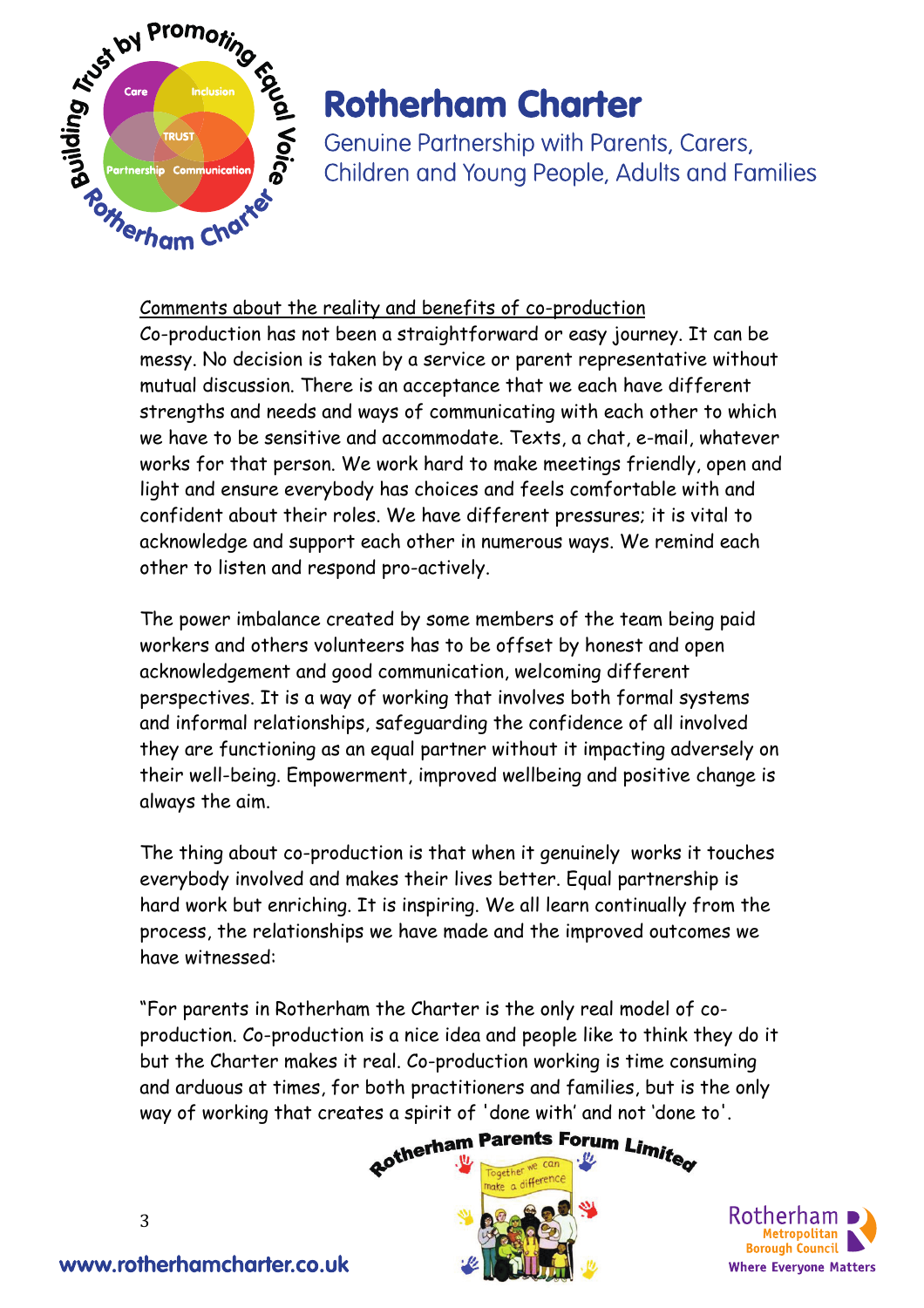

Genuine Partnership with Parents, Carers, Children and Young People, Adults and Families

It gives joint ownership of the services delivered and true understanding of service limitations reduces conflict. Parents in equal partnership can work together with practitioners to enhance their practise and the quality of family life. This may be your living, but it is our life. It is imperative that the voice of families is included with authenticity." **Jayne** 

"The thing about the Charter is that it's got to happen. It is important that there is no red tape and we have parents leading it and not being hijacked by professionals. That stops being what it was originally meant to be. The professionals do the structure and paperwork and let me put in the bits that I'm good at, I'm a parent and that's what I'm good at…I wish someone would say come in, relax, let's get to know you and not start looking at their watch after fifteen minutes and making you feel like a trouble causer. The Charter has made a difference, it can make a difference. People can re direct their focus." **Jill** 

"Being involved in the Charter has shown me that I can make a difference, parents views do count, and what can be achieved when services work together alongside parents and children. The Charter has given me hope. I can see a bright future for my little girl, and the other children in Rotherham. It's hard to describe how it feels to speak to a school head teacher and actually see and feel they are listening, and want to help change the system. Some words spring to mind: valued, respected, understood, trusted, proud, but one that stands out is EQUAL. " **Amanda** 

"It has been collaborative throughout, and continues to be. This is GENUINE partnership. The process of the development exemplifies what can be achieved when parents, a range of key services and schools work together. We soon realised that this process 'works ' for ALL children , getting it right for our most vulnerable children brings everyone along on





4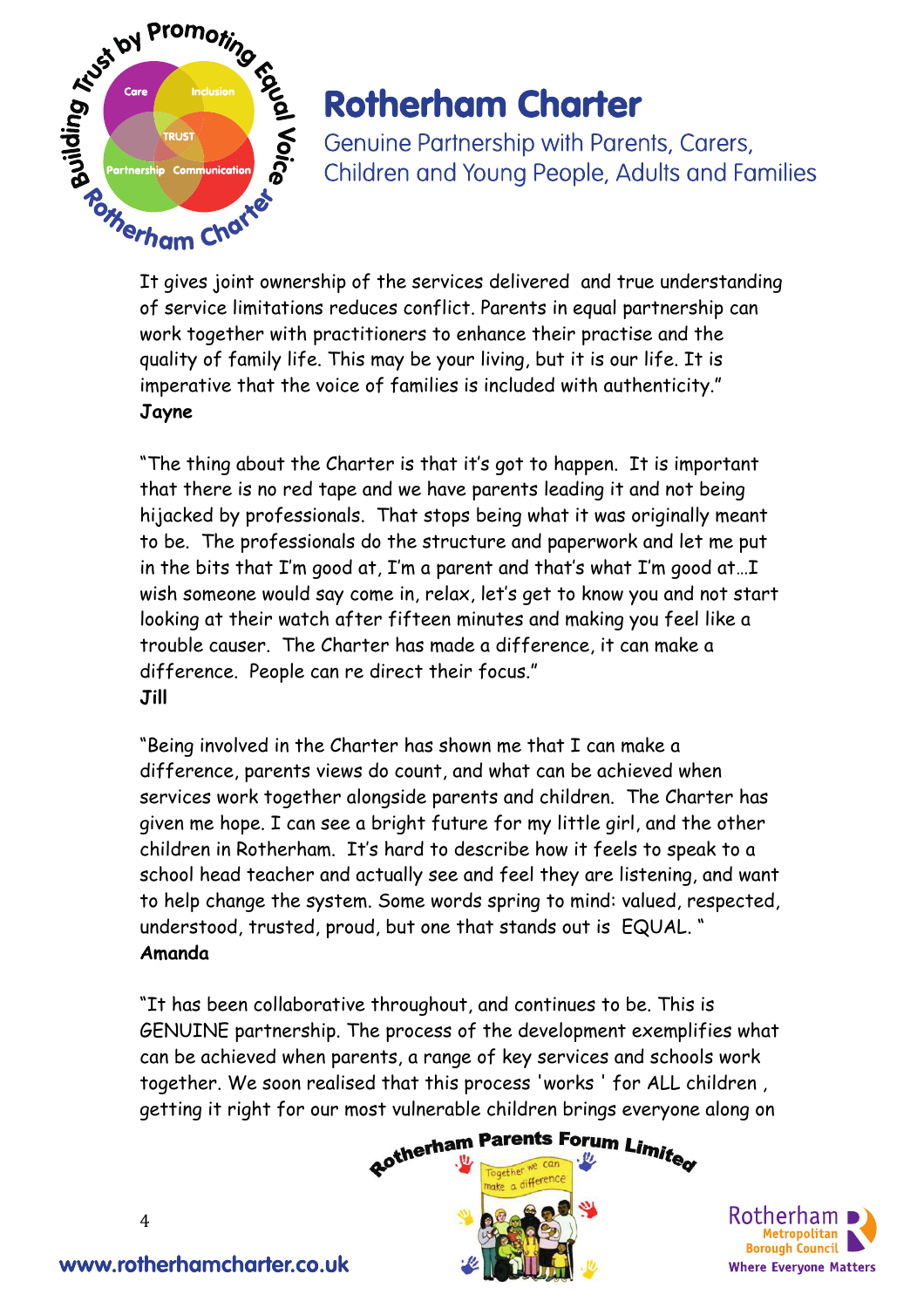

Genuine Partnership with Parents, Carers, Children and Young People, Adults and Families

the journey and creates an arena of TRUST and communication that has a direct impact on outcomes and achievement for our children." **Jayne** 

"Working for a service, it can often be difficult to know the best way to develop a relationship with a child, young person or parent who you may only meet once or twice, or who may only know you as a face around a table in a very daunting meeting. I always like to see myself as an advocate for the child or young person with who I am working however I am aware that others may see me as an alliance of a school, a local authority and or a set of bureaucratic systems. As an EP some people may see me as a stepping stone or even a barrier.

My involvement with the Charter has helped me to consider the 'little things' that I do that can make a big difference. My phone calls, my 'promises', a smile, the impact of a trip the toilet in between meetings. Working in such a collaborative way with parents has also helped me to feel my comfortable with being a human! I am not perfect, far from it, and working in such a collaborative way with parents has helped me to see that this is not what parents want, I am not expected to be perfect. I have learnt that as long as I show honesty and integrity, admit my slip ups and stay passionate about the work I am doing then I am doing ok.

The little things above are what really lay the foundation. …I must admit I do not always get it right but I try my best. One of the best things about being involved in the Charter is the reminder of the 'good bits'. Charter work offers us an opportunity to think about the good practice that we see in Rotherham, it also offers a deeper relationship with parents that helps to remind us of why we are doing what we are doing - I was recently shown a fabulous video of an inspiring little lady singing away to 1D at a disco, overcoming so many things to get there, with a dazzling smile on her face!



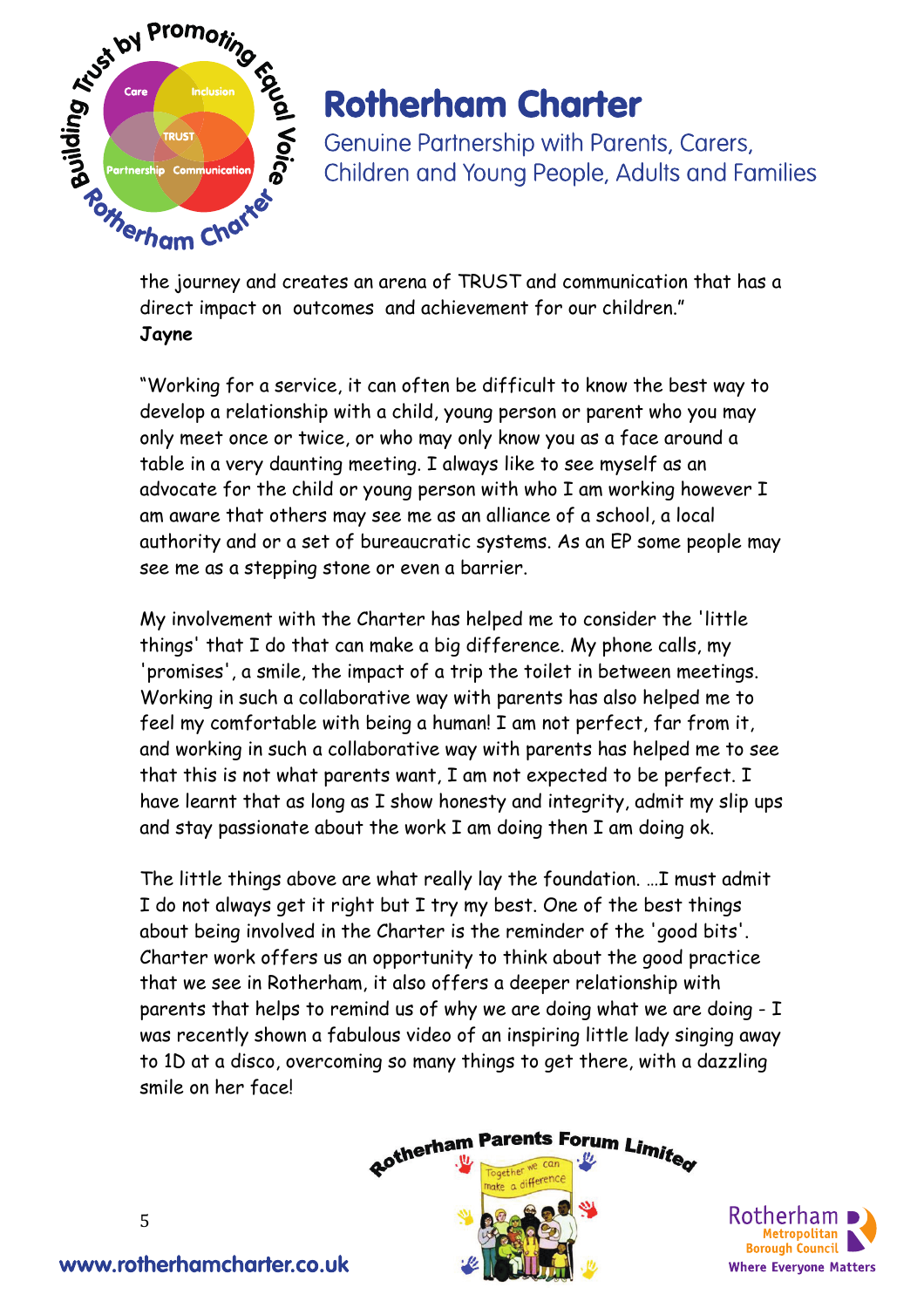

Genuine Partnership with Parents, Carers, Children and Young People, Adults and Families

self-reflection and it takes the ability to say 'I could still be doing it better'. It has led me to make some small changes in my practice which I hope have a big impact on those that I work with. However it has led to a huge change in my mindset. I am proud of being involved in the Charter and proud of the journey that it is on...."

**Jemma** 



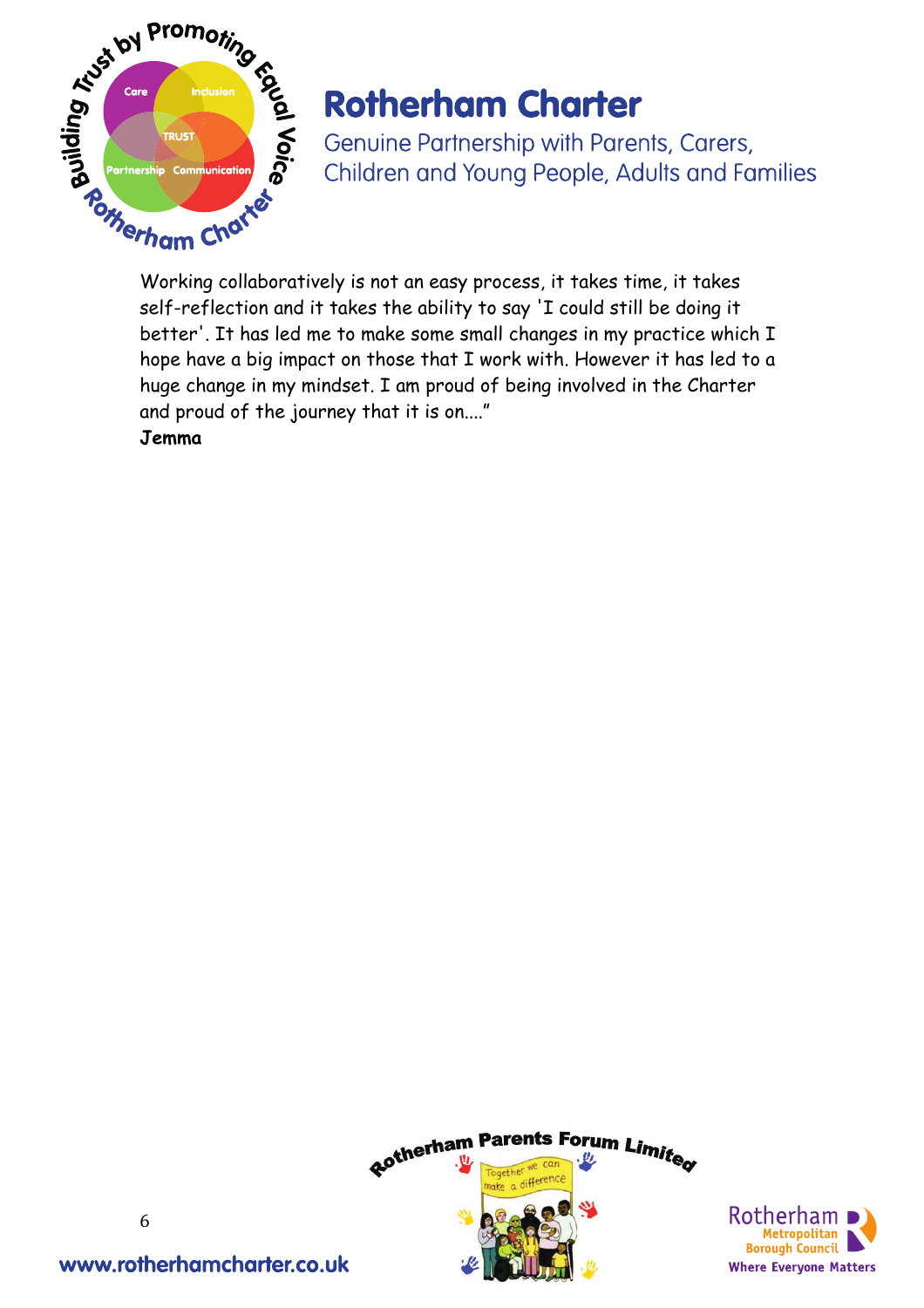Case Study

Lifeline Rotherham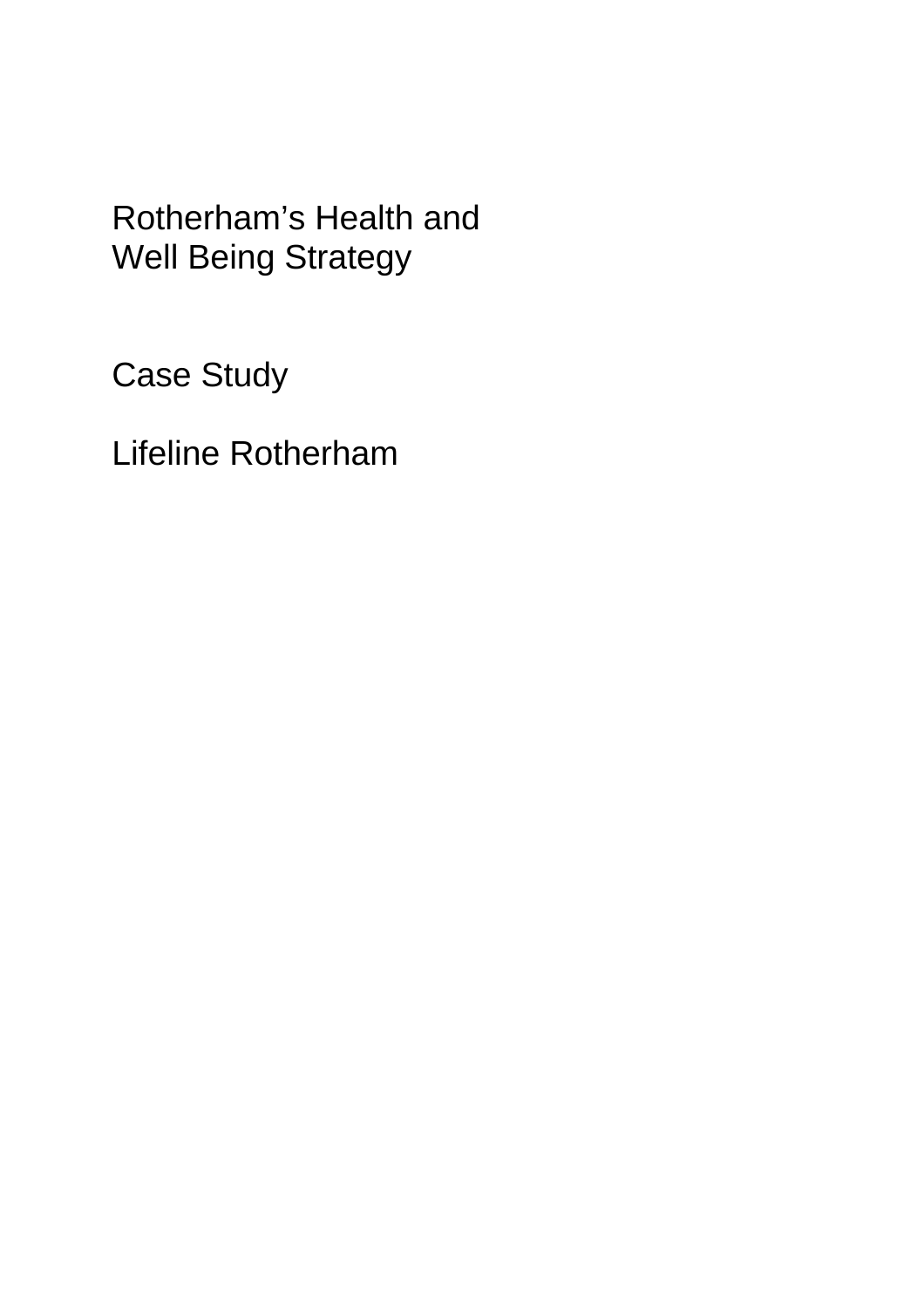#### Lifeline Rotherham Milton House Project

#### **Co-Production Case Study**

Lifeline Milton House Project is a specialist community alcohol service in Rotherham. The service provides drop in, brief interventions, outreach provision, community and service user engagement programmes and criminal justice interventions. Mutual aid providing psycho-social intervention groups such as SMART recovery and Narcotics Anonymous are supported by the service. Assessment's and one to one support sessions are also available.

Our organisation provides 3 areas of volunteering opportunities. Programme support volunteers work alongside staff in delivery of daily service activities; Outreach support volunteers provide support in the community and Peer support mentors.

Volunteer Exchange is a community based project which delivers alcohol support service through volunteering, volunteers audit members of the public and provide follow up interventions and signposting to other services, it provides opportunities to access support and guide people into other services using initial brief intervention tools, raising alcohol awareness and giving brief advice to people affected by alcohol. In addition volunteers provide one to one sessions with clients on Alcohol Treatment Requirements Orders given by South Yorkshire Probation under supervision by Lifeline staff.

Peer mentors are people who have recovered from being affected by substance misuse or alcohol misuse, using their life experience to support others through guidance, group work and by raising awareness of addiction recovery techniques, with an aim of reducing stigma associated with accessing services.

After rigorous training and time to develop through shadowing and co facilitating, volunteers and peer mentors support Lifeline Milton House Project with providing holistic approach to recovery by peer led groups which include a 12 week wellbeing group programme following the five stages of wellbeing, a 12 week relapse prevention group providing learning and tools to stay in recovery, self-awareness sessions building self-esteem, confidence and relaxation sessions and routes to recovery for people who are contemplating starting their recovery from substances, furthermore peer mentors provide befriending services to clients, helping to break down barriers to recovery through supporting to appointments and groups and having somebody personal experience to listen.

Lifeline provides significant support for Rotherham service user involvement groups, which in turn provide a voice for people accessing substance misuse services and alcohol misuse services, influencing the way services are developed. Service user expert group provide feedback to key stakeholders, management of treatment services and at commissioner level.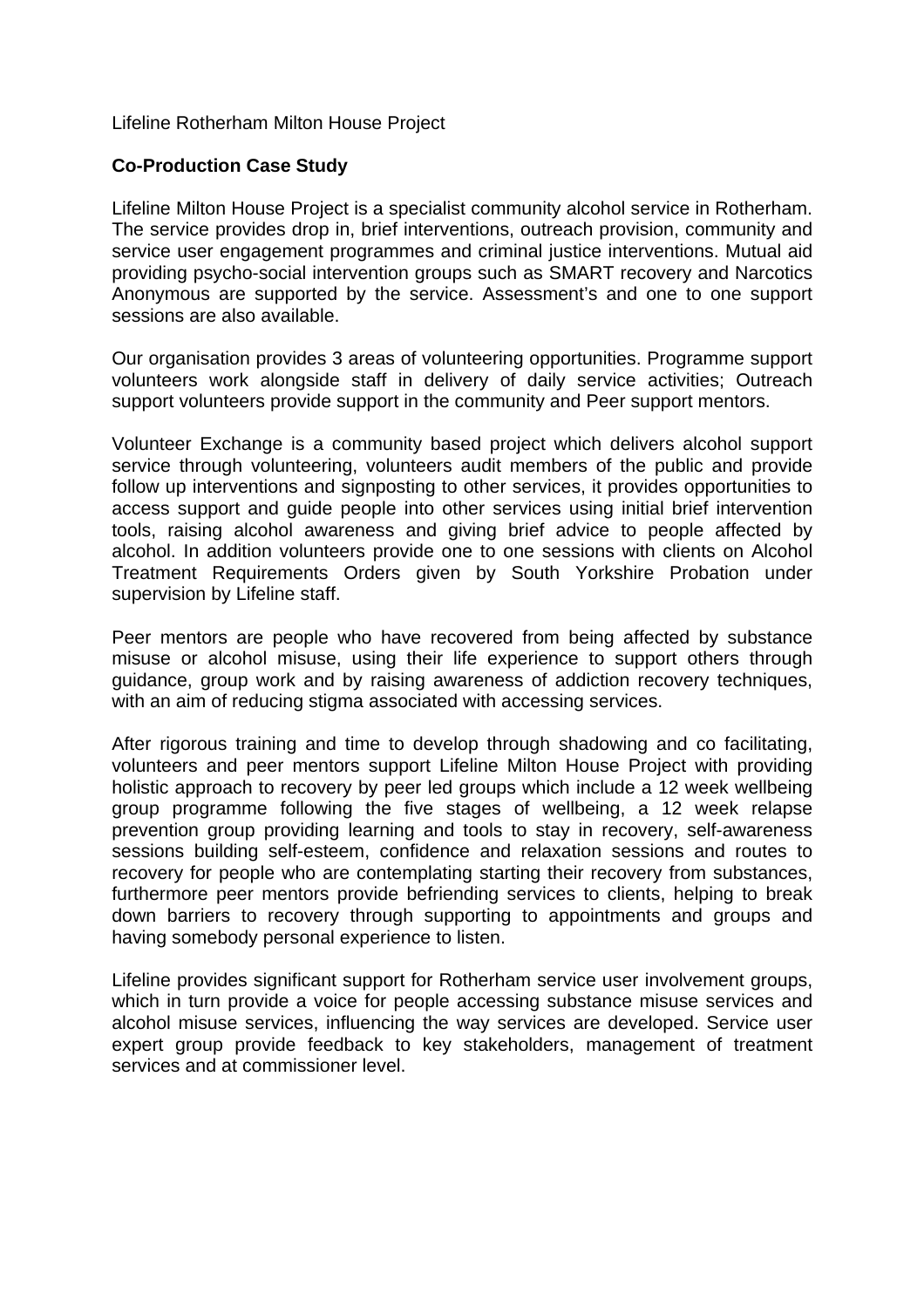Case Study

Social prescribing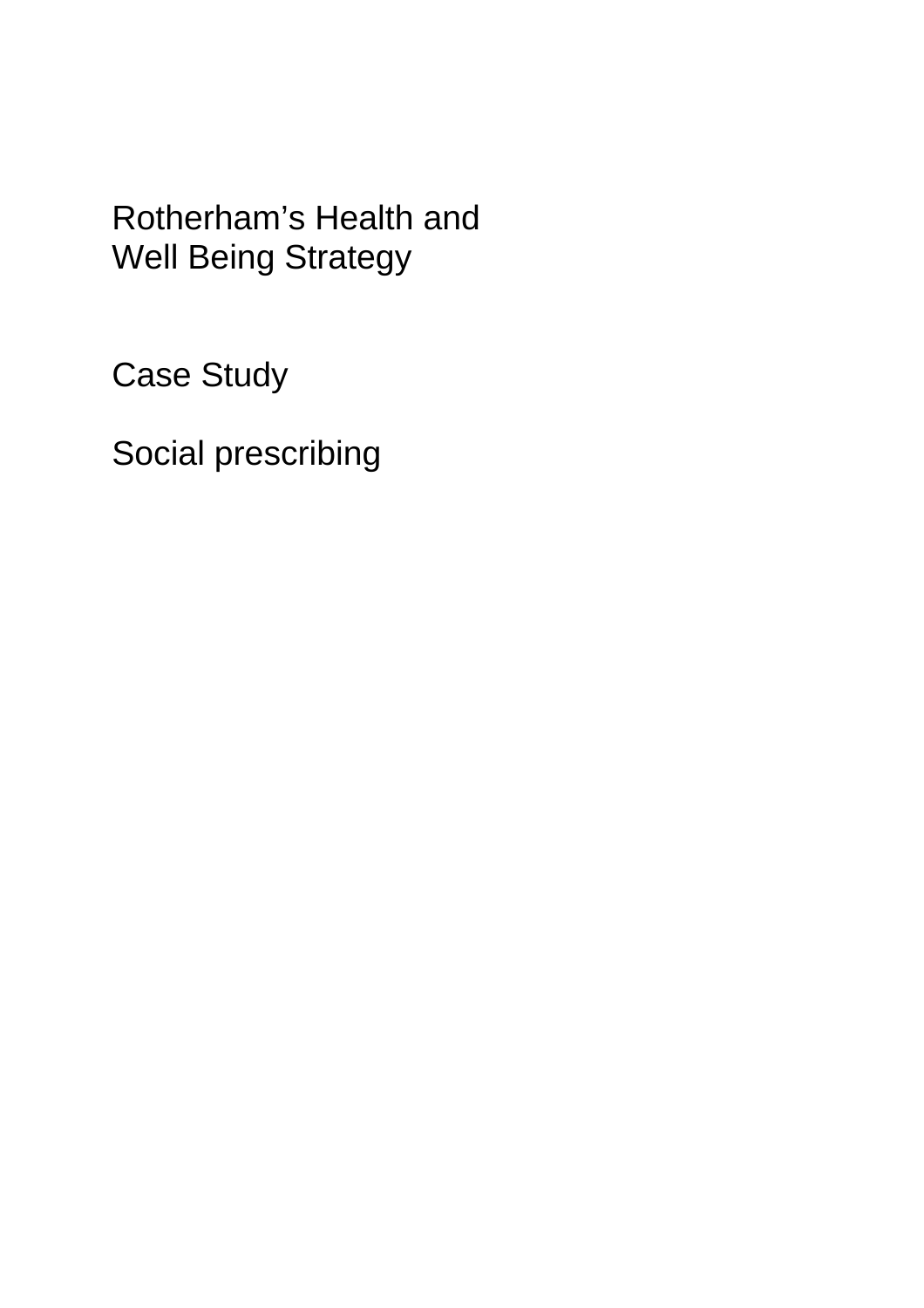## **NEWS FROM**



Tuesday 4 March 2014

### **INNOVATIVE SCHEME FOR PATIENTS IN NEED WINS NATIONAL AWARD Excellence in participation recognised**

A SCHEME that provides support to patients most in need in local communities across Rotherham won a prestigious national health award in Manchester last night (Monday 3rd March).

NHS Rotherham Clinical Commissioning Group (CCG), working closely with Voluntary Action Rotherham, was recognised for its exceptional work in helping Rotherham people by picking up Excellence in Individual Participation Commissioner at NHS England's 'Excellence in Participation Awards 2014'.

The ground-breaking social prescribing project links patients with a long-term condition and at risk of hospital admission with activities of support in the community. These activities include; self-management programmes, benefits advice, arts and crafts, befriending, dementia support and advocacy.

The project harnesses the unique expertise and resources within the voluntary and community sector, with Voluntary Action Rotherham providing support in joining vulnerable, disadvantaged and isolated people up with the services that community organisations provide.

Advisors from the voluntary and community sector have joined forces with teams in Rotherham GP practices to work with patients to identify their support needs. They are then offered different types of activities that might be of interest. Patients agree a plan of action with an Advisor, which forms part of an integrated plan to help support them.

One-to-one mentoring is available for those patients who have issues preventing them from accessing services and activities such as transport, loss of confidence or mobility.

Sarah Whittle, Assistant Chief Officer and Project Lead at NHS Rotherham CCG, said: "This is fantastic news for Rotherham and our patients. We are delighted that our hard work has been recognised against tough competition.

"Social prescribing provides a win-win for all involved - we like it as it addresses inappropriate admissions into hospital; GPs like it as it gives them an option apart from referral to hospital or to prescribe medication; it provides the voluntary and community with support for their sustainability and more importantly patients and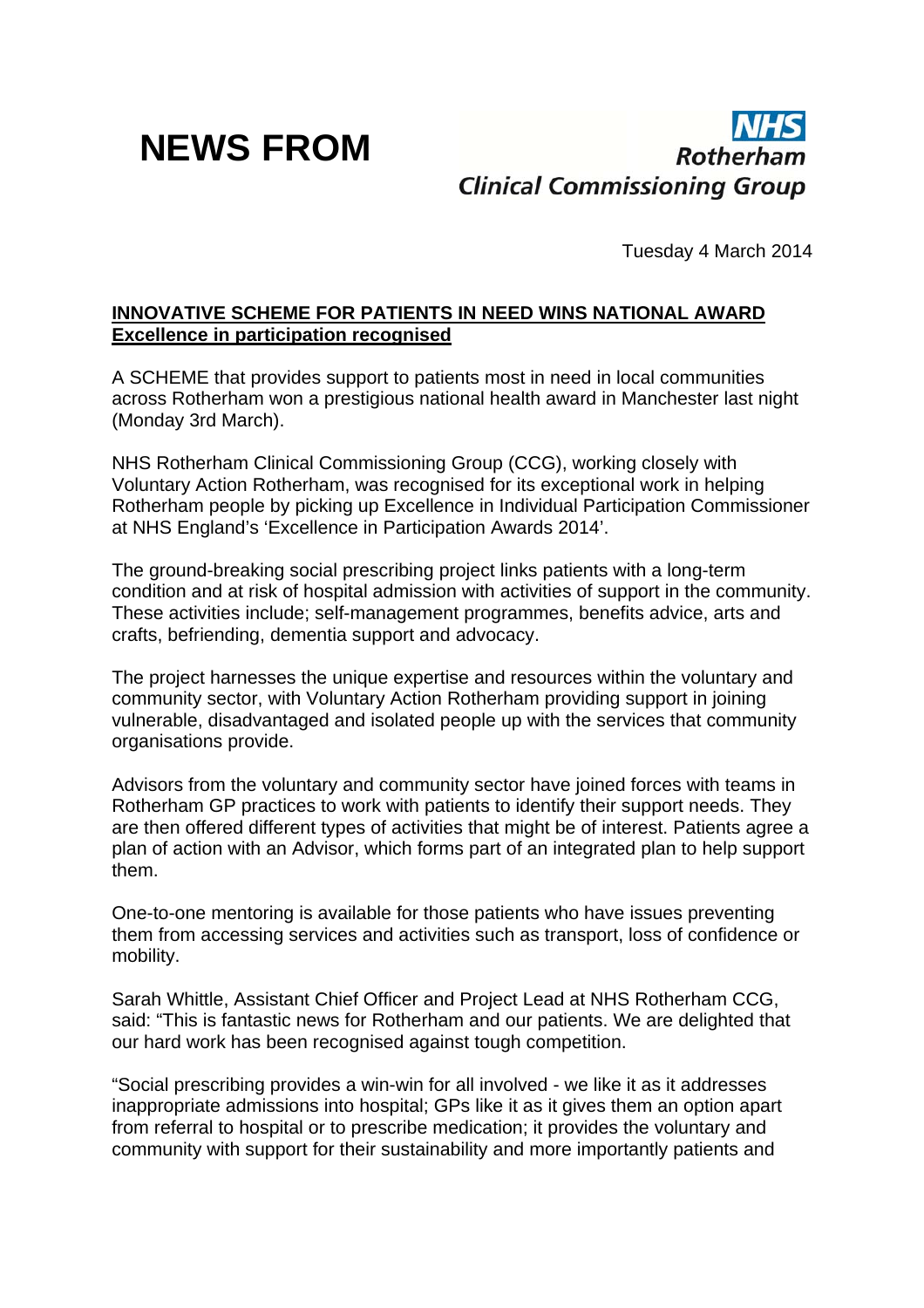carers tell us they **love it** as it improves their quality of life, reduces social isolation and moves the patient from dependence to independence."

Janet Wheatley, Chief Executive at Voluntary Action Rotherham, added: "We are absolutely thrilled to win this award and get national recognition for the fantastic partnership working that NHS Rotherham CCG have led on between GP Case Management Teams, Voluntary Action Rotherham, the Voluntary and Community Sector and most importantly in putting patients themselves at the heart of managing their own care and treatment.

"This project is really creative and innovative work which links into the excellent work that voluntary and community sector groups are providing in Rotherham. The work has been running for over a year now and it is proving very effective in helping patients to become more independent, less isolated, reducing unplanned admissions and improving patients' experiences of the quality of their care. The Award is recognition of a fantastic team effort and approach by everyone involved."

- Ends –

Prepared by Gordon Laidlaw, Head of Communications on 07980 959137 or gordon.laidlaw@rotherhamccg.nhs.uk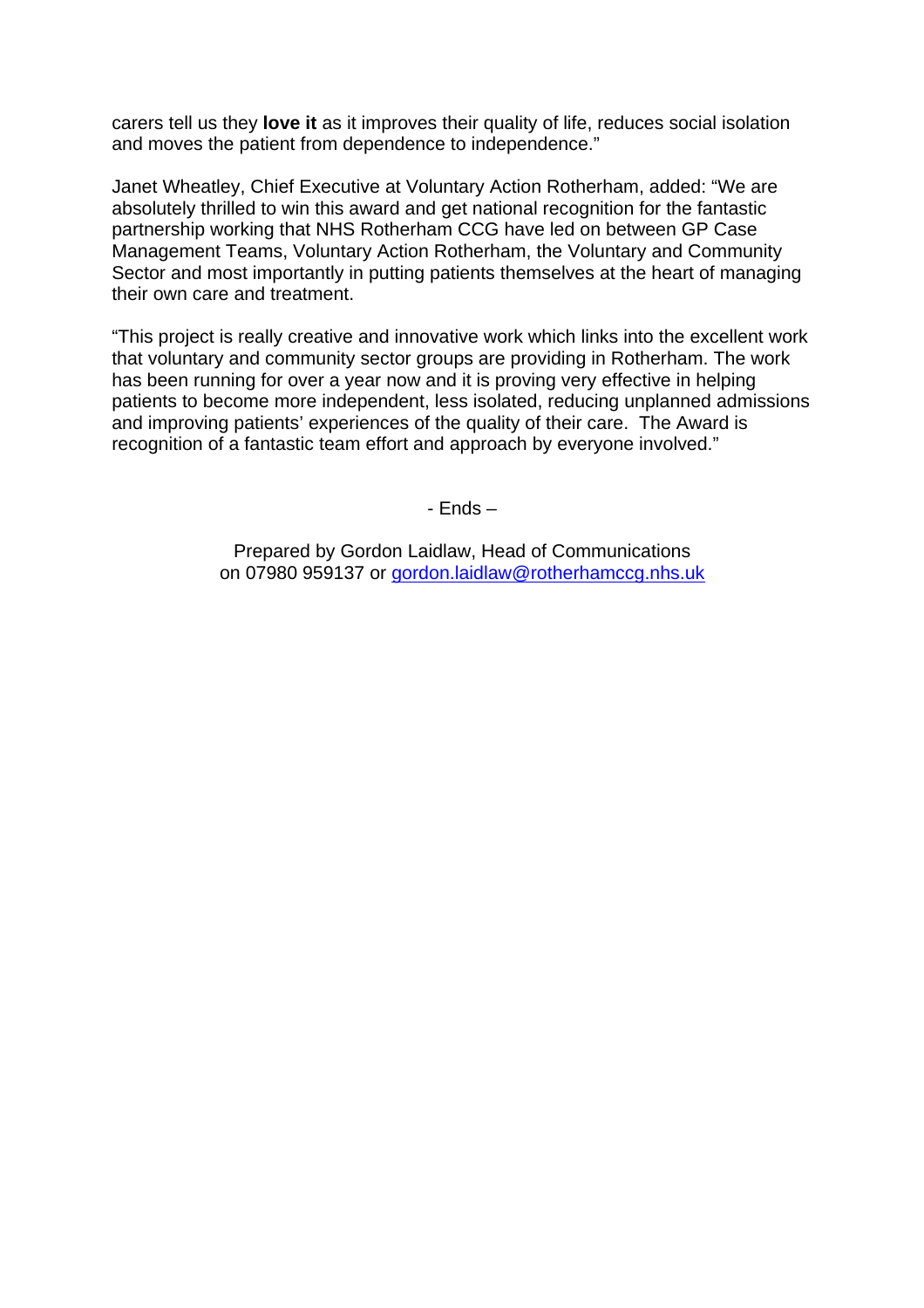Case Study

Speak Up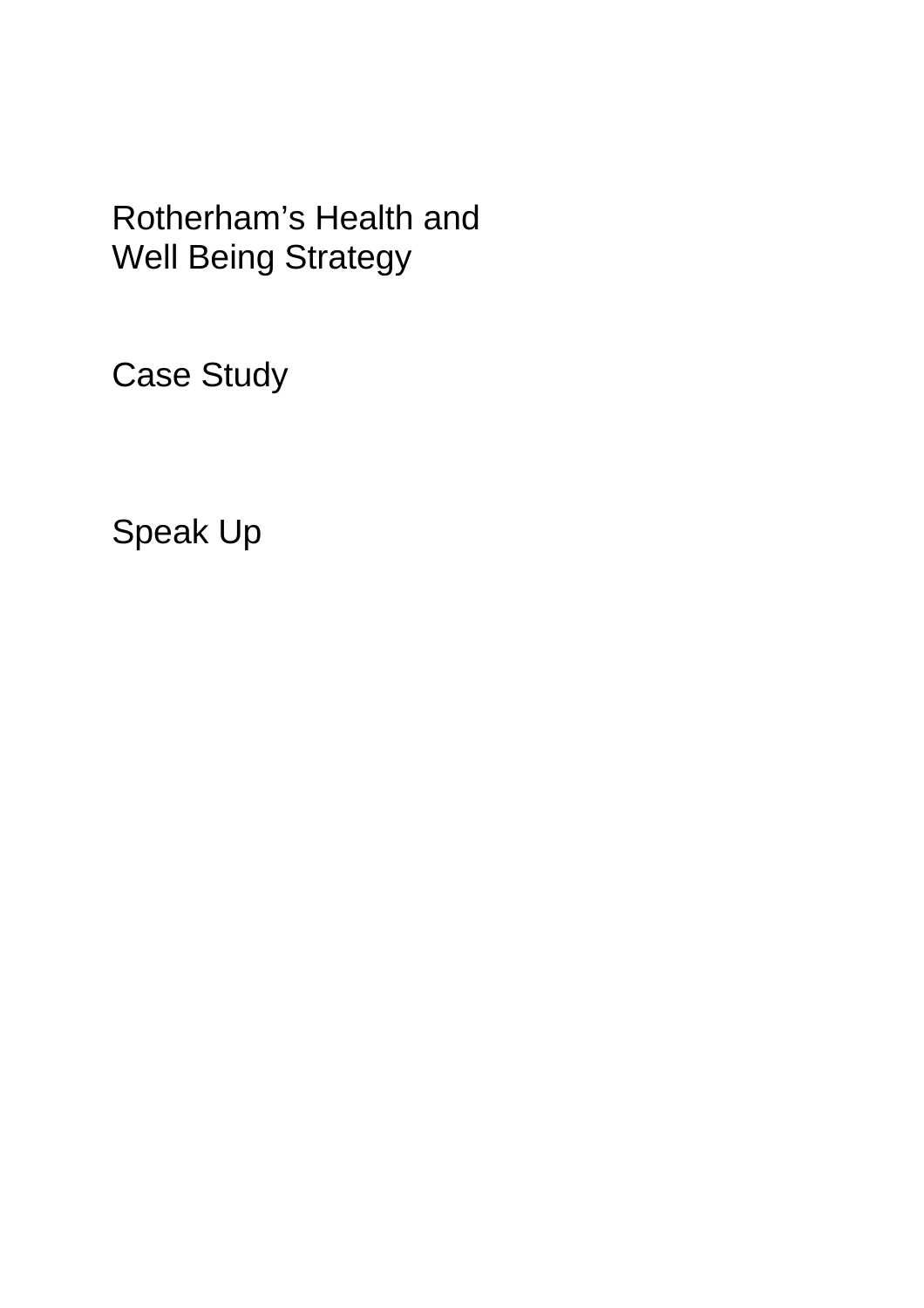### **Co-production story**





My name is Robert and I work with the Health Select Committee, on Wednesday the 26th February, 2014, I went to the doctors surgery to ask them how they include the ethnic minority and people with autism and all different types of disabilities.

The Health Select Committee are councillors from Rotherham Town Hall (Janet). The Health Select Committee were set up to help improve health related problems within the Rotherham area.



We work together to build or skills by working as a team. We all make the decisions together. I asked the doctors and nurses questions about how the ethnic minority are included in their surgery, whilst other people on the committee wrote down what they said. I think that by asking the doctors these questions alone it improved my communication skills and others within the committee encouraged me on building this skill as well as the staff as the surgery who cooperated well with us. Also, as part of the health select committee, we travel around homes, inspecting the state of the homes and observing how well people are being taken care of. I knew it was not tokenistic because where we travelled; they had newsletters/leaflets to back up their answers to the questions. We also asked open questions such as how and why instead of closed questions, this allowed us to gain a more in depth answer instead of just yes/no answers.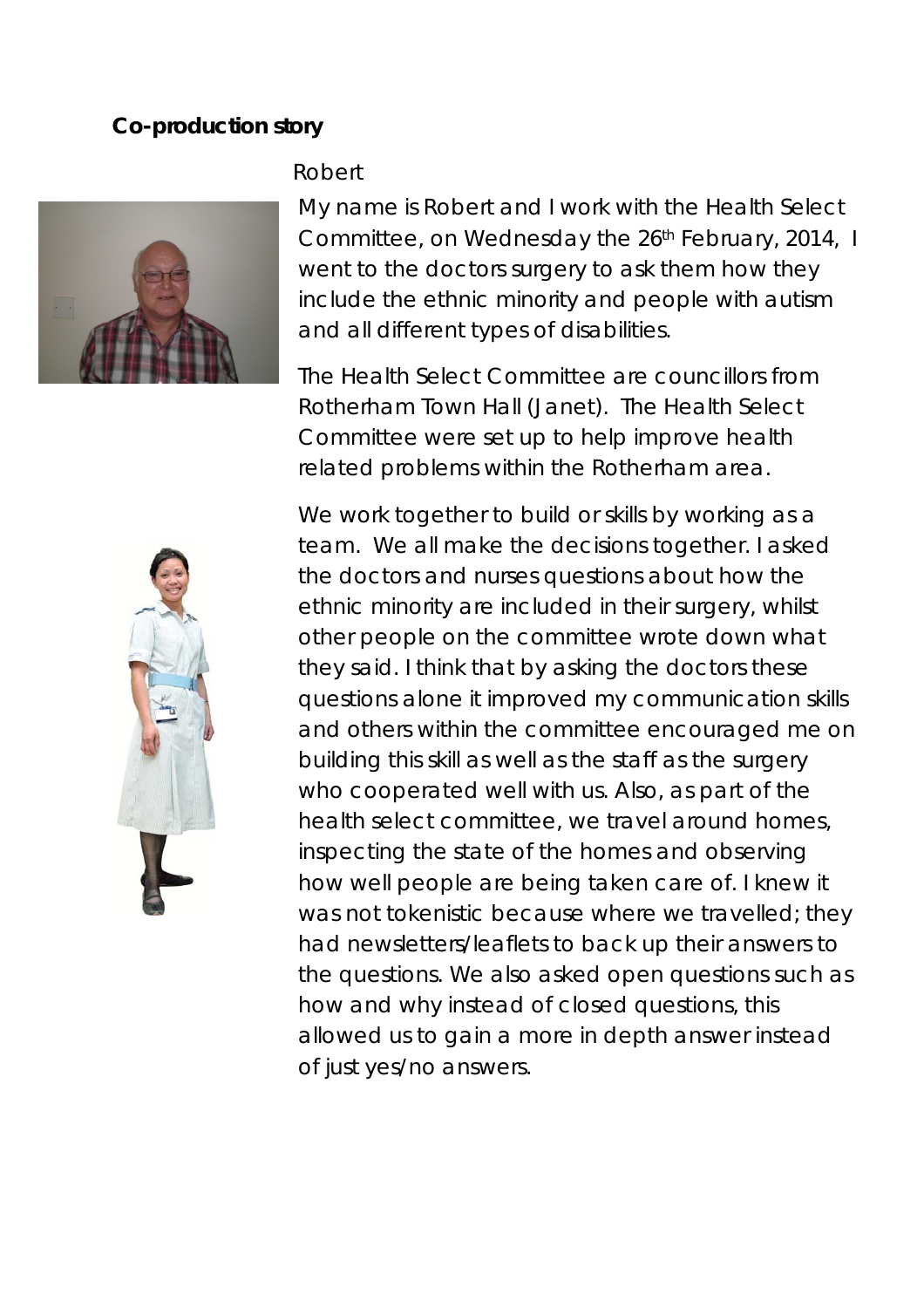

### Alison

My name is Alison, I am a member of the co-production group for the Think Local act Personal board. There are around 10 of us who talk about the different services that are available in our local areas that are used by members of the public such as; health and transport. The people who I work alongside have learning disabilities and/or physical disabilities. We work together to improve the services that are available, at the next meeting we then feed back to the board and tell everyone what we have been doing.



I am also a regional rep for Yorkshire and Humber, at the National forum we talk about four particular subjects including; advocacy, transport, health and supported living. The National forum is run by people with learning disabilities from the nine regions however Voiceability support the meeting alongside two co-chairs. At the National forum we each take back three important points that we have spoken about back to the Regional forum, where we discuss these points and try to make some improvements.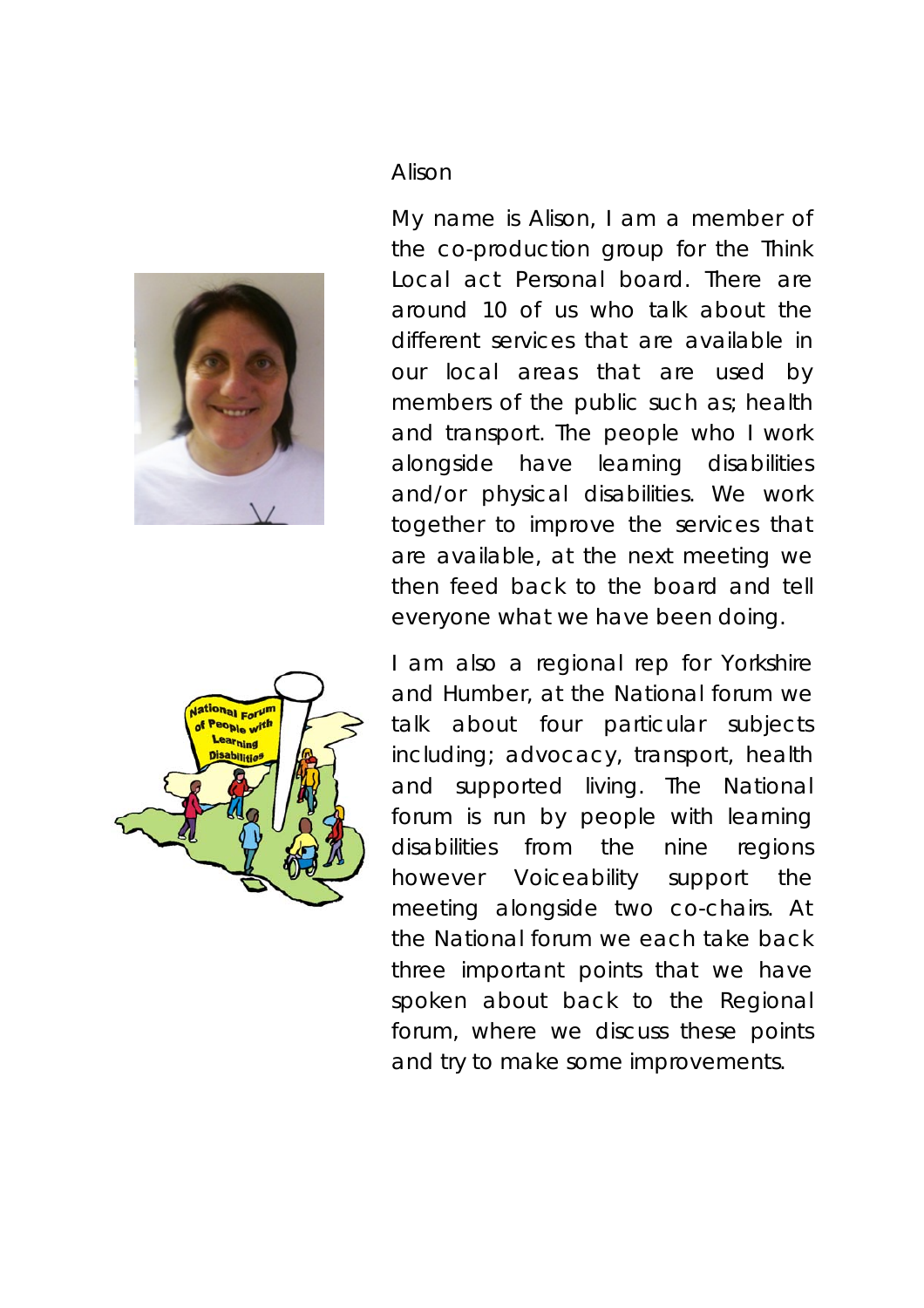

### Jodie

My name is Jodie, I am a trainer for I'm a person too and Autism awareness. I'm a person too and autism awareness are training projects that looks at different ways to communicate better with people with learning disabilities and/or autism. We say in the training that we do not want to be treated equally, we just to be equal. The trainers are people with learning disabilities and/or autism and they train practitioners who request the training due to often working alongside people with learning disabilities. Whilst developing the training, we came up with different ideas and information that we can use. We also thought to make it more interactive that we could add videos to it that are real life stories. The trainees are told the ways on how to treat people with learning disabilities and/or autism when they are accessing their services.

### David

My name is David and I am a member of Speakup for Autism. This is a group that meet once a week on a Wednesday to discuss issues that may affect us as adults